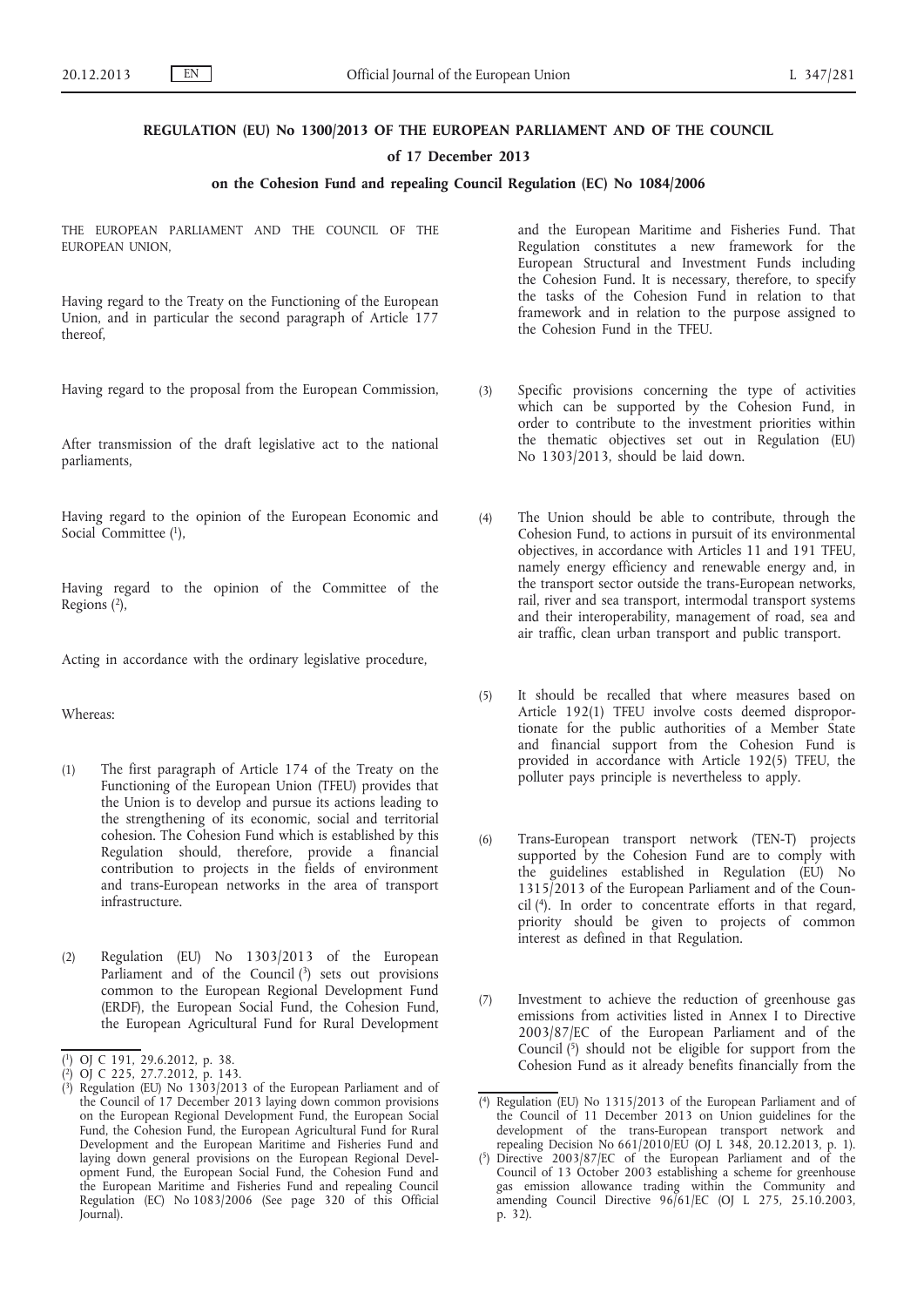application of that Directive. That exclusion should not restrict the possibility of using the Cohesion Fund to support activities that are not listed in Annex I to Directive 2003/87/EC even if those activities are implemented by the same economic operators, and include activities such as energy efficiency investment in the co-generation of heat and power and in district heating networks, smart energy distribution, storage and transmission systems and measures aimed at reducing air pollution, even if one of the indirect effects of such activities is the reduction of greenhouse gas emissions, or if they are listed in the national plan referred to in Directive 2003/87/EC.

- (8) It is not possible for investment in housing, other than that related to the promotion of energy efficiency or renewable energy use, to be eligible for support from the Cohesion Fund as it falls outside the scope of support from the Cohesion Fund as defined in the TFEU.
- (9) In order to accelerate the development of transport infrastructure across the Union, the Cohesion Fund should support transport infrastructure projects of European added value provided for in Regulation (EU) No 1316/2013 of the European Parliament and of the Council  $(1)$  for a total amount of EUR 10 000 000 000. The allocation of support from the Cohesion Fund to those projects should comply with the rules established under Article 92(6) of Regulation (EU) No 1303/2013. In accordance with Regulation (EU) No 1316/2013, support should be available only to Member States eligible for funding from the Cohesion Fund, with the co-financing rates applicable to that Fund.
- (10) It is important to ensure that, in promoting risk management investment, specific risks at regional, cross-border and transnational level are taken into account.
- (11) Complementarity and synergies between interventions supported by the Cohesion Fund, the ERDF, the European territorial cooperation goal and the Connecting Europe Facility should be ensured, in order to avoid duplication of efforts and to guarantee the optimal linkage of different types of infrastructure at local, regional and national level, and throughout the Union.
- (12) In order to address the specific needs of the Cohesion Fund, and in line with the Union strategy for smart,

sustainable and inclusive growth, it is necessary to set out within each thematic objective laid down in Regulation (EU) No 1303/2013, the Cohesion Fund-specific actions as 'investment priorities'. Those investment priorities should set out detailed objectives, which are not mutually exclusive, to which the Cohesion Fund is to contribute. Such investment priorities should form the basis for the definition of specific objectives within operational programmes that take into account the needs and characteristics of the programme area. In order to increase flexibility and reduce the administrative burden through joint implementation, the ERDF and the Cohesion Fund investment priorities under the corresponding thematic objectives should be aligned.

- (13) A common set of output indicators to assess the aggregated progress at Union level of the implementation of operational programmes should be set out in an Annex to this Regulation. Those indicators should correspond to the investment priority and type of action supported in accordance with this Regulation and the relevant provisions of Regulation (EU) No 1303/2013. The common output indicators should be complemented by programme-specific result indicators and, where relevant, by programme-specific output indicators.
- (14) In order to amend this Regulation with regard to certain non-essential elements, the power to adopt acts in accordance with Article 290 TFEU should be delegated to the Commission in respect of the amendment of the list of common output indicators set out in Annex I to this Regulation. It is of particular importance that the Commission carry out appropriate consultations during its preparatory work, including at expert level. The Commission, when preparing and drawing up delegated acts, should ensure a simultaneous, timely and appropriate transmission of relevant documents to the European Parliament and the Council.
- (15) Since the objective of this Regulation, namely to strengthen the economic, social and territorial cohesion of the Union in the interests of promoting sustainable development, cannot be sufficiently achieved by the Member States but can rather, by reason of the extent of the disparities between the levels of development of the various regions and the backwardness of the least favoured regions and the limit on the financial resources of the Member States and regions, be better achieved at Union level, the Union may adopt measures, in accordance with the principle of subsidiarity as set out in Article 5 of the Treaty on European Union. In accordance with the principle of proportionality, as set out in that Article, this Regulation does not go beyond what is necessary in order to achieve that objective.

<sup>(</sup> 1) Regulation (EU) No 1316/2013 of the European Parliament and of the Council of 11 December 2013 establishing the Connecting Europe Facility, amending Regulation (EU) No 913/2010 and repealing Regulations (EC) No 680/2007 and (EC) No 67/2010 (OJ L 348, 20.12.2013, p. 129).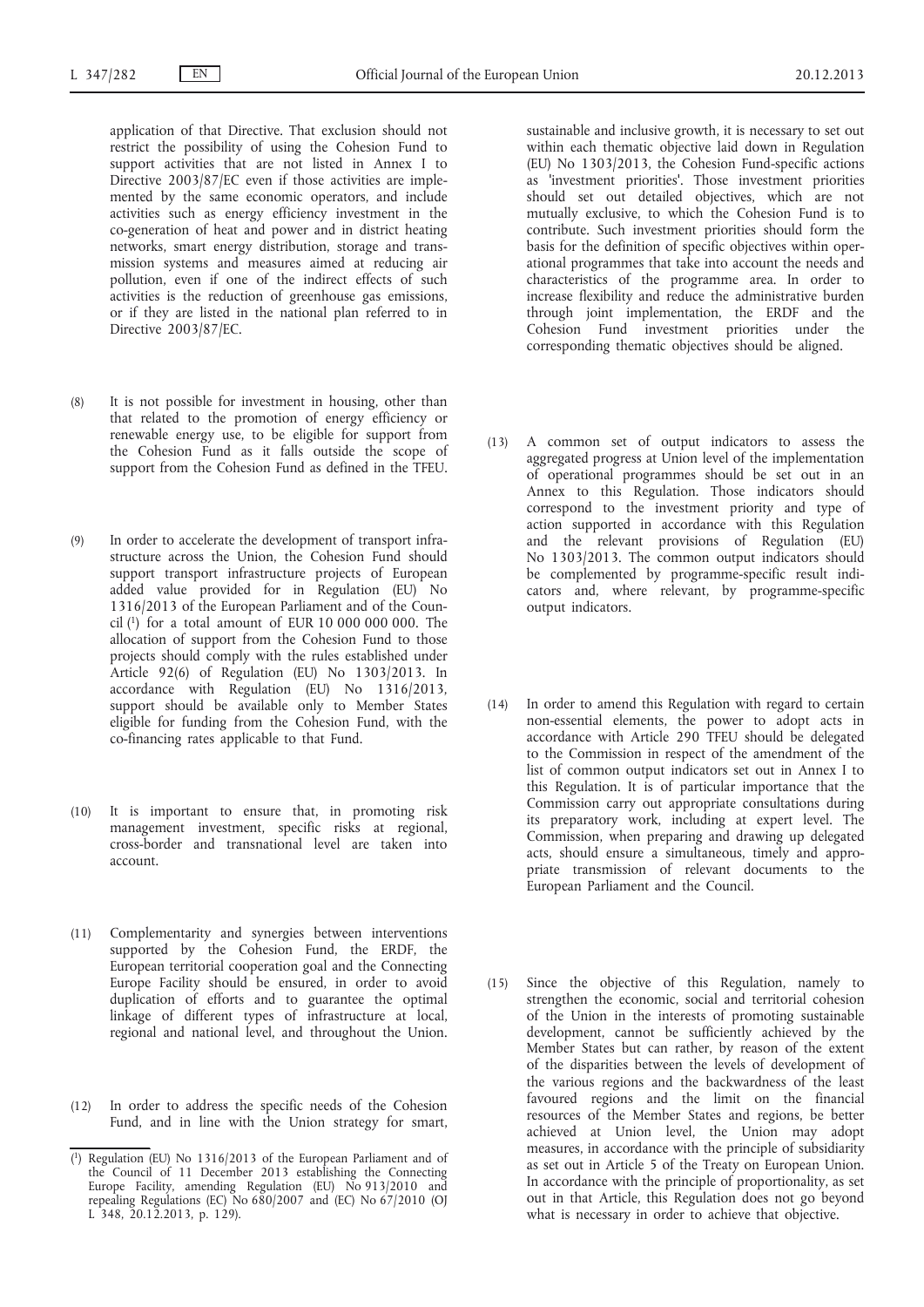- (16) Since this Regulation replaces Council Regulation (EC) No  $1084/2006$  (1), that Regulation should be repealed. However, this Regulation should not affect either the continuation or modification of assistance approved by the Commission on the basis of Regulation (EC) No 1084/2006 or any other legislation applying to that assistance on 31 December 2013. That Regulation or such other applicable legislation should consequently continue to apply after 31 December 2013 to that assistance or the operations concerned until their closure. Applications to receive assistance made or approved under Regulation (EC) No 1084/2006 should remain valid.
- (17) In order to allow for the prompt application of the measures provided for in this Regulation, this Regulation should enter into force on the day following that of its publication in the *Official Journal of the European Union*,

## HAVE ADOPTED THIS REGULATION:

#### *Article 1*

## **Establishment of the Cohesion Fund and subject matter**

1. A Cohesion Fund is hereby established for the purpose of strengthening the economic, social and territorial cohesion of the Union in the interests of promoting sustainable development.

This Regulation establishes the tasks of the Cohesion Fund and the scope of its support with regard to the Investment for growth and jobs goal referred to in Article 89 of Regulation (EU) No 1303/2013.

# *Article 2*

## **Scope of support from the Cohesion Fund**

1. The Cohesion Fund shall, while ensuring an appropriate balance and according to the investment and infrastructure needs specific to each Member State, support:

- (a) investment in the environment, including areas related to sustainable development and energy which present environmental benefits;
- (b) TEN-T, in compliance with the guidelines adopted by Regulation (EU) No 1315/2013;
- (c) technical assistance.
- 2. The Cohesion Fund shall not support:
- (a) the decommissioning or the construction of nuclear power stations;
- (b) investment to achieve the reduction of greenhouse gas emissions from activities listed in Annex I to Directive 2003/87/EC;
- (c) investment in housing unless related to the promotion of energy efficiency or renewable energy use;
- (d) the manufacturing, processing and marketing of tobacco and tobacco products;
- (e) undertakings in difficulty, as defined under Union State aid rules;
- (f) investment in airport infrastructure unless related to environmental protection or accompanied by investment necessary to mitigate or reduce its negative environmental impact.

## *Article 3*

# **Cohesion Fund support for transport infrastructure projects under the Connecting Europe Facility**

The Cohesion Fund shall support transport infrastructure projects of European added value provided for in Regulation  $(EU)$  No 1316/2013 for an amount of EUR 10 000 000 000 in accordance with Article 92(6) of Regulation (EU) No 1303/2013.

### *Article 4*

## **Investment priorities**

The Cohesion Fund shall support the following investment priorities within the thematic objectives set out in the first paragraph of Article 9 of Regulation (EU) No 1303/2013, in accordance with the development needs and growth potential referred to in point (a)(i) of Article 15(1) of that Regulation and set out in the Partnership Agreement:

- (a) supporting the shift towards a low-carbon economy in all sectors by:
	- (i) promoting the production and distribution of energy derived from renewable sources;
	- (ii) promoting energy efficiency and renewable energy use in enterprises;
	- (iii) supporting energy efficiency, smart energy management and renewable energy use in public infrastructure, including in public buildings, and in the housing sector;
	- (iv) developing and implementing smart distribution systems that operate at low and medium voltage levels;

<sup>(</sup> 1) Council Regulation (EC) No 1084/2006 of 11 July 2006 establishing a Cohesion Fund and repealing Regulation (EC) No 1164/94 (OJ L 210, 31.7.2006, p. 79).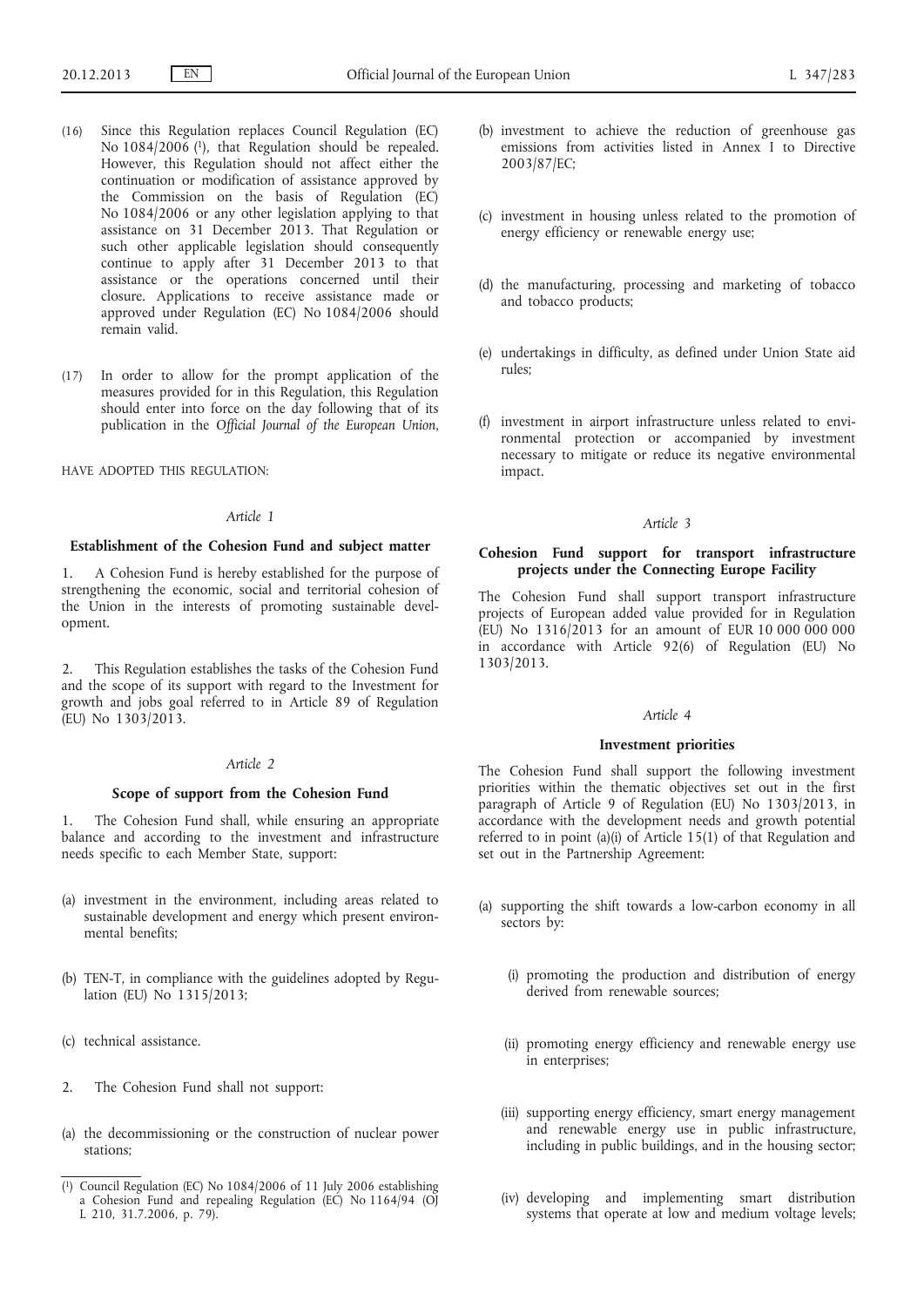- (v) promoting low-carbon strategies for all types of territories, in particular for urban areas, including the promotion of sustainable multimodal urban mobility and mitigation-relevant adaptation measures;
- (vi) promoting the use of high-efficiency co-generation of heat and power based on useful heat demand;
- (b) promoting climate change adaptation, risk prevention and management by:
	- (i) supporting investment for adaptation to climate change, including ecosystem-based approaches;
	- (ii) promoting investment to address specific risks, ensuring disaster resilience and developing disaster management systems;
- (c) preserving and protecting the environment and promoting resource efficiency by:
	- (i) investing in the waste sector to meet the requirements of the Union's environmental acquis and to address needs, identified by the Member States, for investment that goes beyond those requirements;
	- (ii) investing in the water sector to meet the requirements of the Union's environmental acquis and to address needs, identified by the Member States, for investment that goes beyond those requirements;
	- (iii) protecting and restoring biodiversity and soil and promoting ecosystem services, including through Natura 2000, and green infrastructure;
	- (iv) taking action to improve the urban environment, to revitalise cities, regenerate and decontaminate brownfield sites (including conversion areas), reduce air pollution and promote noise-reduction measures;
- (d) promoting sustainable transport and removing bottlenecks in key network infrastructures by:
	- (i) supporting a multimodal Single European Transport Area by investing in the TEN-T;
	- (ii) developing and improving environmentally-friendly (including low-noise) and low-carbon transport

systems, including inland waterways and maritime transport, ports, multimodal links and airport infrastructure, in order to promote sustainable regional and local mobility;

- (iii) developing and rehabilitating comprehensive, high quality and interoperable railway systems, and promoting noise-reduction measures;
- (e) enhancing institutional capacity of public authorities and stakeholders and efficient public administration through actions to strengthen the institutional capacity and the efficiency of public administrations and public services related to the implementation of the Cohesion Fund.

## *Article 5*

#### **Indicators**

1. Common output indicators, as set out in Annex I to this Regulation, programme-specific result indicators and, where relevant, programme-specific output indicators shall be used in accordance with Article 27(4) and point (b)(ii) and (iv) and point  $(c)(ii)$  and  $(iv)$  of Article  $96(2)$  of Regulation (EU) No 1303/2013.

For common and programme-specific output indicators, baselines shall be set at zero. Cumulative quantified target values for those indicators shall be set for 2023.

3. For programme-specific result indicators, which relate to investment priorities, baselines shall use the latest available data and targets shall be set for 2023. Targets may be expressed in quantitative or qualitative terms.

4. The Commission shall be empowered to adopt delegated acts in accordance with Article 7 to amend the list of common output indicators set out in Annex I, in order to make adjustments, where justified to ensure effective assessment of progress in operational programme implementation.

# *Article 6*

### **Transitional provisions**

1. This Regulation shall not affect either the continuation or modification, including the total or partial cancellation of assistance approved by the Commission on the basis of Regulation (EC) No 1084/2006 or any other legislation applying to that assistance on 31 December 2013. That Regulation or such other applicable legislation shall consequently continue to apply after 31 December 2013 to that assistance or the operations concerned until their closure. For the purposes of this paragraph assistance shall cover operational programmes and major projects.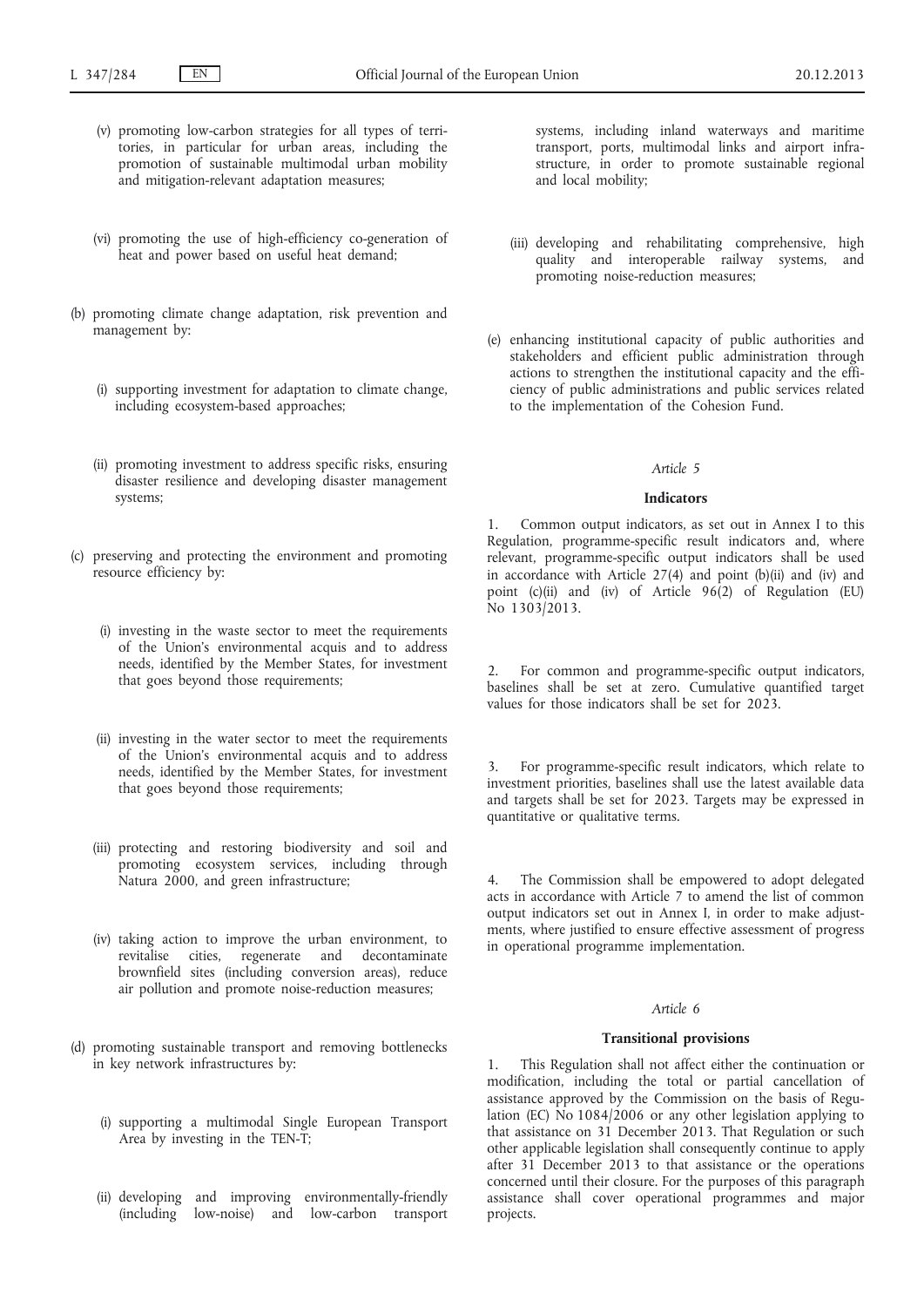Applications to receive assistance made or approved under Regulation (EC) No 1084/2006 shall remain valid.

#### *Article 7*

# **Exercise of the delegation**

1. The power to adopt delegated acts is conferred on the Commission subject to the conditions laid down in this Article.

2. The power to adopt delegated acts referred to in Article 5(4) shall be conferred on the Commission from 21 December 2013 until 31 December 2020.

3. The delegation of power referred to in Article 5(4) may be revoked at any time by the European Parliament or by the Council. A decision to revoke shall put an end to the delegation of the power specified in that decision. It shall take effect the day following the publication of the decision in the *Official Journal of the European Union* or at a later date specified therein. It shall not affect the validity of any delegated acts already in force.

4. As soon as it adopts a delegated act, the Commission shall notify it simultaneously to the European Parliament and to the Council.

5. A delegated act adopted pursuant to Article 5(4) shall enter into force only if no objection has been expressed either by the European Parliament or the Council within a period of two months of notification of that act to the European Parliament and the Council or if, before the expiry of that period, the European Parliament and the Council have both informed the Commission that they will not object. That period shall be extended by two months at the initiative of the European Parliament or the Council.

#### *Article 8*

#### **Repeal**

Without prejudice to Article 6 of this Regulation, Regulation (EC) No 1084/2006 is hereby repealed with effect from 1 January 2014.

References to the repealed Regulation shall be construed as references to this Regulation and shall be read in accordance with the correlation table set out in Annex II.

## *Article 9*

#### **Review**

The European Parliament and the Council shall review this Regulation by 31 December 2020, in accordance with Article 177 TFEU.

### *Article 10*

#### **Entry into force**

This Regulation shall enter into force on the day following that of its publication in the *Official Journal of the European Union*.

This Regulation shall be binding in its entirety and directly applicable in all Member States.

Done at Brussels, 17 December 2013.

*For the European Parliament The President* M. SCHULZ

*For the Council The President* R. ŠADŽIUS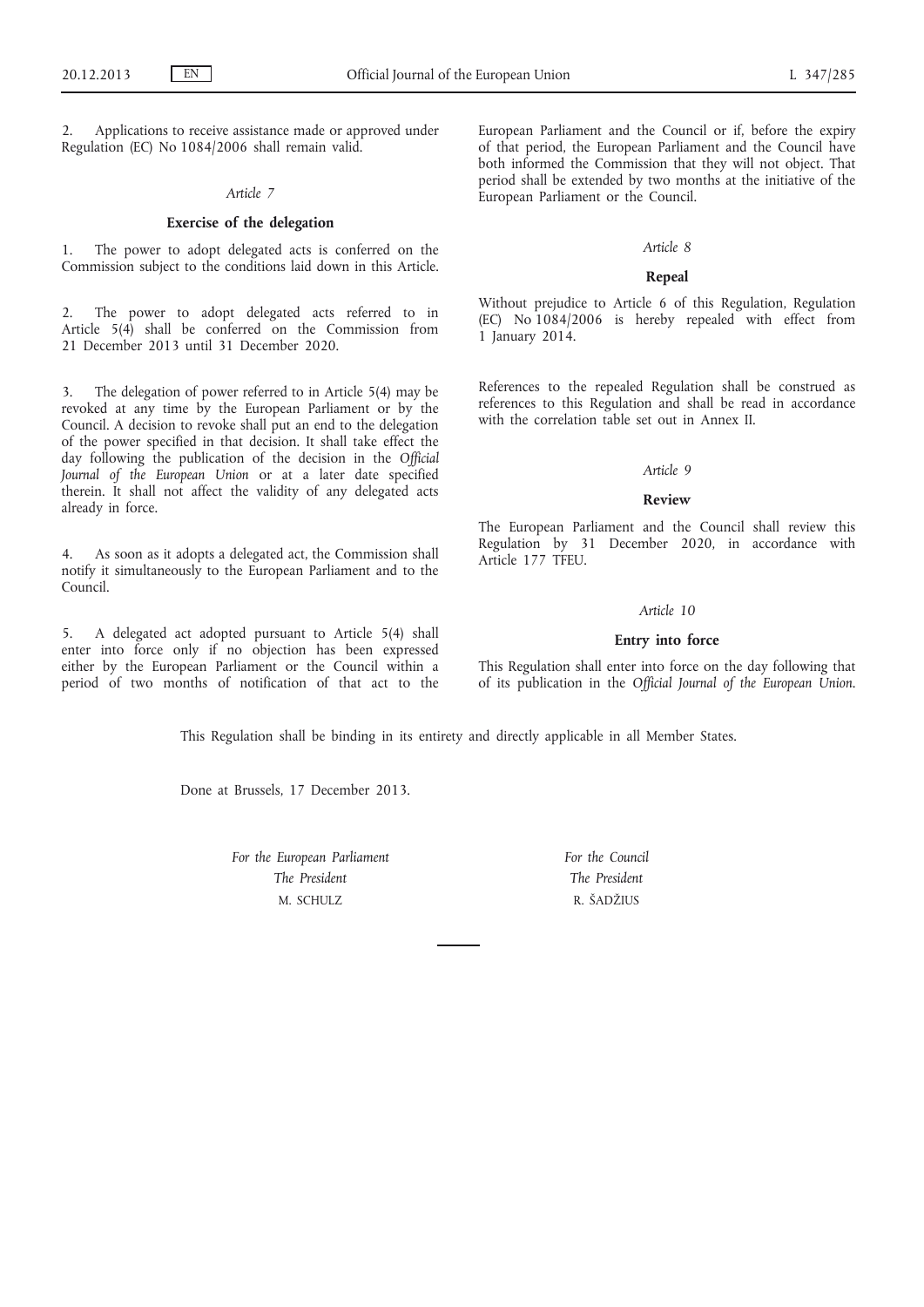# *ANNEX I*

# **COMMON OUTPUT INDICATORS FOR THE COHESION FUND**

|                                | <b>UNIT</b>           | <b>NAME</b>                                                                           |
|--------------------------------|-----------------------|---------------------------------------------------------------------------------------|
| Environment                    |                       |                                                                                       |
| Solid waste                    | tonnes/year           | Additional waste recycling capacity                                                   |
| Water supply                   | persons               | Additional population served by improved water<br>supply                              |
| Wastewater treatment           | population equivalent | population served by<br>Additional<br>improved<br>wastewater treatment                |
| Risk prevention and management | persons               | Population benefiting from flood protection<br>measures                               |
|                                | persons               | Population benefiting from forest fire protection<br>measures                         |
| Land rehabilitation            | hectares              | Total surface area of rehabilitated land                                              |
| Nature and biodiversity        | hectares              | Surface area of habitats supported in order to<br>attain a better conservation status |
| Energy and climate change      |                       |                                                                                       |
| Renewables                     | <b>MW</b>             | Additional<br>capacity<br>of<br>renewable<br>energy<br>production                     |
| Energy efficiency              | households            | Number of households with improved energy<br>consumption classification               |
|                                | kWh/year              | Decrease of annual primary energy consumption<br>of public buildings                  |
|                                | users                 | Number of additional energy users connected to<br>smart grids                         |
| GHG reduction                  | tonnes of $CO2$ eq    | Estimated annual decrease of GHG                                                      |
| Transport                      |                       |                                                                                       |
| Railway                        | kilometres            | Total length of new railway lines                                                     |
|                                | kilometres            | Total length of reconstructed or upgraded railway<br>lines                            |
| Roads                          | kilometres            | Total length of newly built roads                                                     |
|                                | kilometres            | Total length of reconstructed or upgraded roads                                       |
| Urban transport                | kilometres            | Total length of new or improved tram and metro<br>lines                               |
| Inland waterways               | kilometres            | Total length of new or improved inland<br>waterways                                   |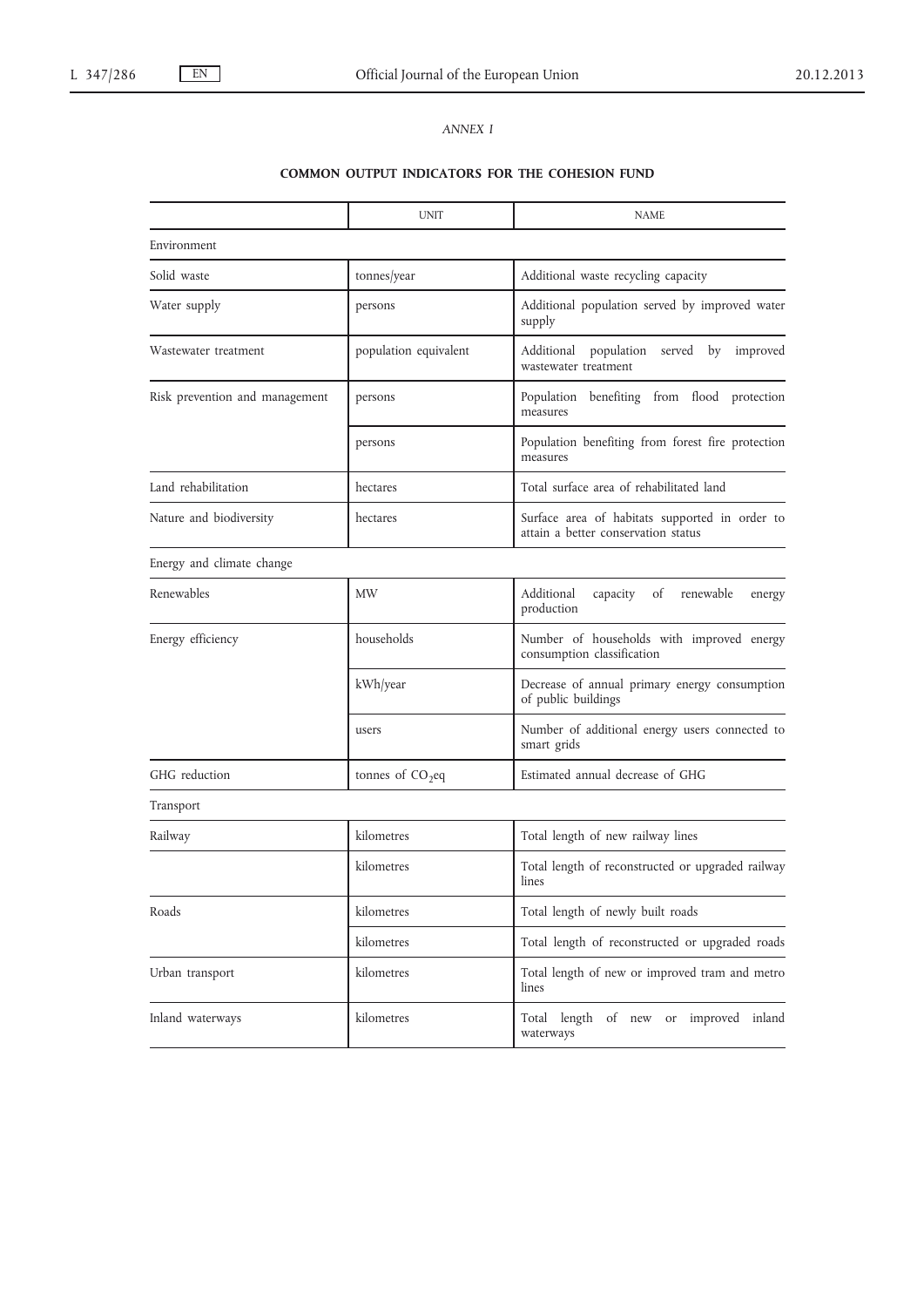# *ANNEX II*

# **CORRELATION TABLE**

| Regulation (EC) No 1084/2006 | This Regulation |
|------------------------------|-----------------|
| Article 1                    | Article 1       |
| Article 2                    | Article 2       |
| Article 3                    |                 |
| Article 4                    |                 |
|                              | Article 3       |
|                              | Article 4       |
|                              | Article 5       |
| Article 5                    | Article 6       |
| Article 5a                   |                 |
|                              | Article 7       |
| Article 6                    | Article 8       |
| Article 7                    | Article 9       |
| Article 8                    | Article 10      |